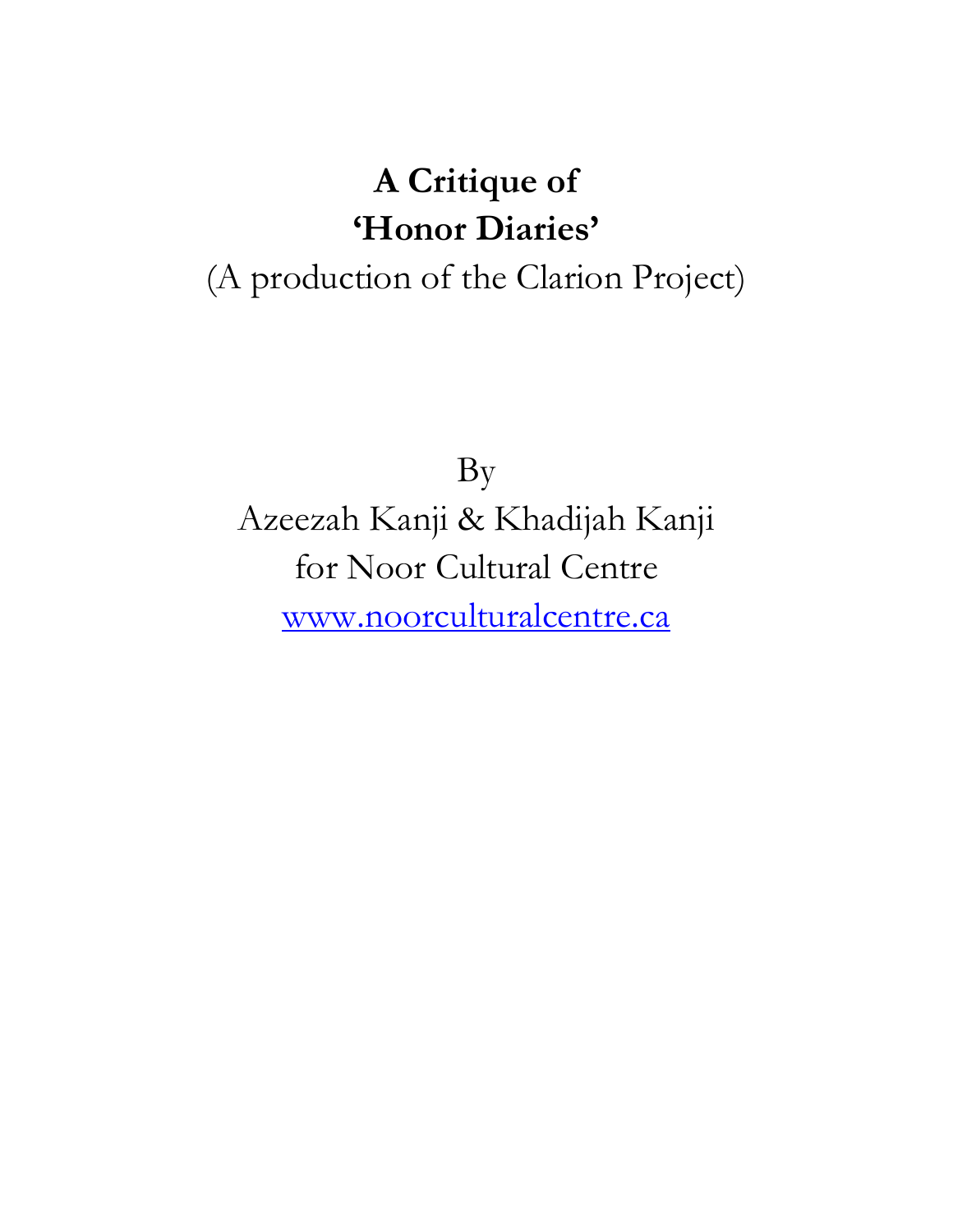### **Criticisms of the film discussed in this piece:**

- **1) [The film doesn't actually help us to understand the issues](#page-2-0) [It gives no context to the various issues it mentions](#page-2-0) [It uses statistics selectively](#page-3-0)**
- **2) [The film promotes racist stereotypes](#page-3-1)**
- **3) [The film works against the cause of those in Canada and the West](#page-5-0)  [working on ending violence against women](#page-5-0) [Misallocation of resources](#page-5-0) [Diversion from systemic patriarchy](#page-6-0)**
- **4) [The film offers no productive suggestions for action](#page-7-0)**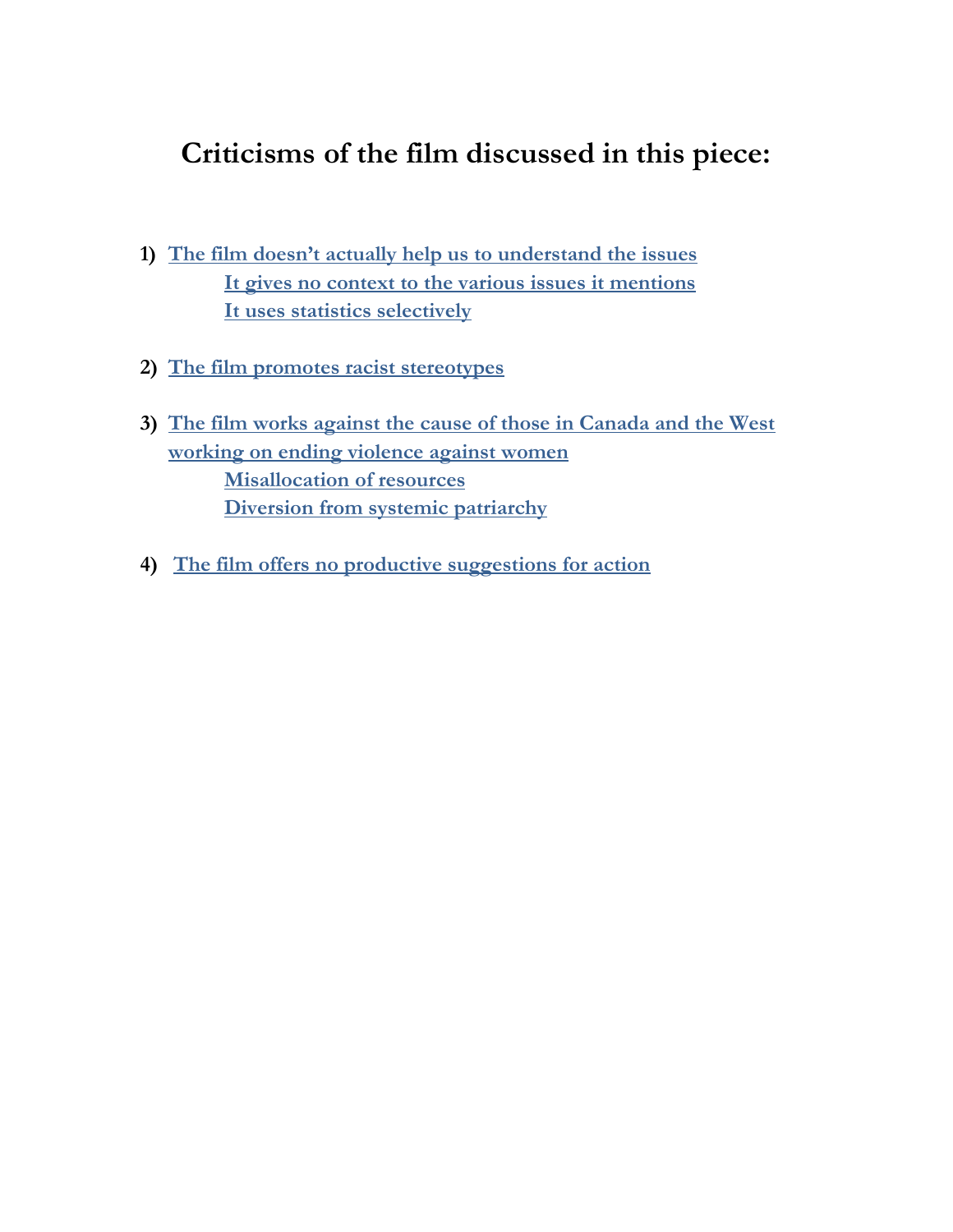#### <span id="page-2-0"></span>**1) The film doesn't actually help us to understand the issues**

Raheel Raza (one of the nine women starring in the film, who organized the Toronto (and other) screenings) says that the first step towards solving issues of violence against women in Muslim communities is promoting knowledge. And yet the film does not produce any real understanding of the issues that women face; on the contrary, it actually creates a lot of *mis*understanding:

It gives no context to the various issues it mentions

- $\triangleright$  The nine women starring in the film are originally from different parts of the world (Iran, Afghanistan, Iraq, Sudan, and India), now living in different parts of the West (the UK, USA, and Canada). Although the movie supposedly focuses on Muslim countries and diaspora, one of the nine women (Jasvinder Sanghera) is neither Muslim nor from a Muslimmajority country (her family background is Sikh Indian). Her inclusion in the *Honor Diaries* 'salon session' is supposedly legitimised by the claim that many of the female victims of violence she works with in England are Muslim; however, a significant portion of her testimony related to the suicide of her own (also Sikh) sister following a forced marriage. (And her mispronunciation of 'hijab' as 'hajeeb' betrays her unfamiliarity with the basic cultural referents of Muslim life.) The film moves seamlessly between stories and experiences of women in different parts of the world – forced marriages in immigrant communities in Britain, the ban against women driving in Saudi Arabia, the 'honour killing' of young women in Europe, North America and Pakistan, the enforcement of 'shariah dress' in Sudan, the corporal punishment of women in Afghanistan, the cutting of women's genitals, the sexual assault of women during Arab Spring protests, and oppression of women in post-revolution Iran. Graphic news clips interspersed throughout the film showing female victims of "honour violence" often fail to specify the location or the date - as if this were unnecessary, because these incidents are emblematic of the global Muslim reality.
- <span id="page-2-1"></span> $\triangleright$  Of course, all of the issues mentioned in the film require serious attention. But is framing them as a singular, distinctly Muslim phenomenon actually helpful in understanding and addressing them?
- Analysing those issues collectively is as useful as conflating: the global trafficking of Eastern [European women,](http://www.telegraph.co.uk/women/mother-tongue/8139722/The-women-sold-into-sex-slavery.html) [rape chants at North American universities,](http://www.theglobeandmail.com/news/national/student-president-at-saint-marys-university-quits-over-rape-chant-video/article14173613/) [stiletto heels,](http://www.womenshealthmag.com/health/fashion-hazards) [incidences of](http://www.womenshealthmag.com/health/fashion-hazards)  sexual assault and murder of female students at York University, [deaths of American women](http://abcnews.go.com/Health/liposuction-tragedy-mothers-death-highlights-dangers-plastic-surgery/story?id=13890319)  [from liposuction,](http://abcnews.go.com/Health/liposuction-tragedy-mothers-death-highlights-dangers-plastic-surgery/story?id=13890319) [the sexual proclivities of Silvio Berlusconi,](http://www.bbc.com/news/world-europe-11981754) [gang-rapes in France,](http://www.theguardian.com/world/2012/oct/11/gang-rape-trial-france) [the](http://strasbourgobservers.com/2011/11/17/court-condemns-forced-sterilization-of-roma-woman/)  [forced sterilization of Roma women,](http://strasbourgobservers.com/2011/11/17/court-condemns-forced-sterilization-of-roma-woman/) and the [provocation defence in the United Kingdom,](http://en.wikipedia.org/wiki/Provocation_(legal))  [Australia, Canada, and the United States.](http://en.wikipedia.org/wiki/Provocation_(legal)) All can be said to originate from "Western" cultures of patriarchy and violence – but without any understanding of the specific historical, cultural, religious, legal, economic and other contexts in which they take place, they cannot be but crudely addressed.
- $\triangleright$  Of the issues mentioned in the film, for example, female genital cutting is not prevalent throughout the Muslim world, but is predominantly practiced in sub-Saharan and North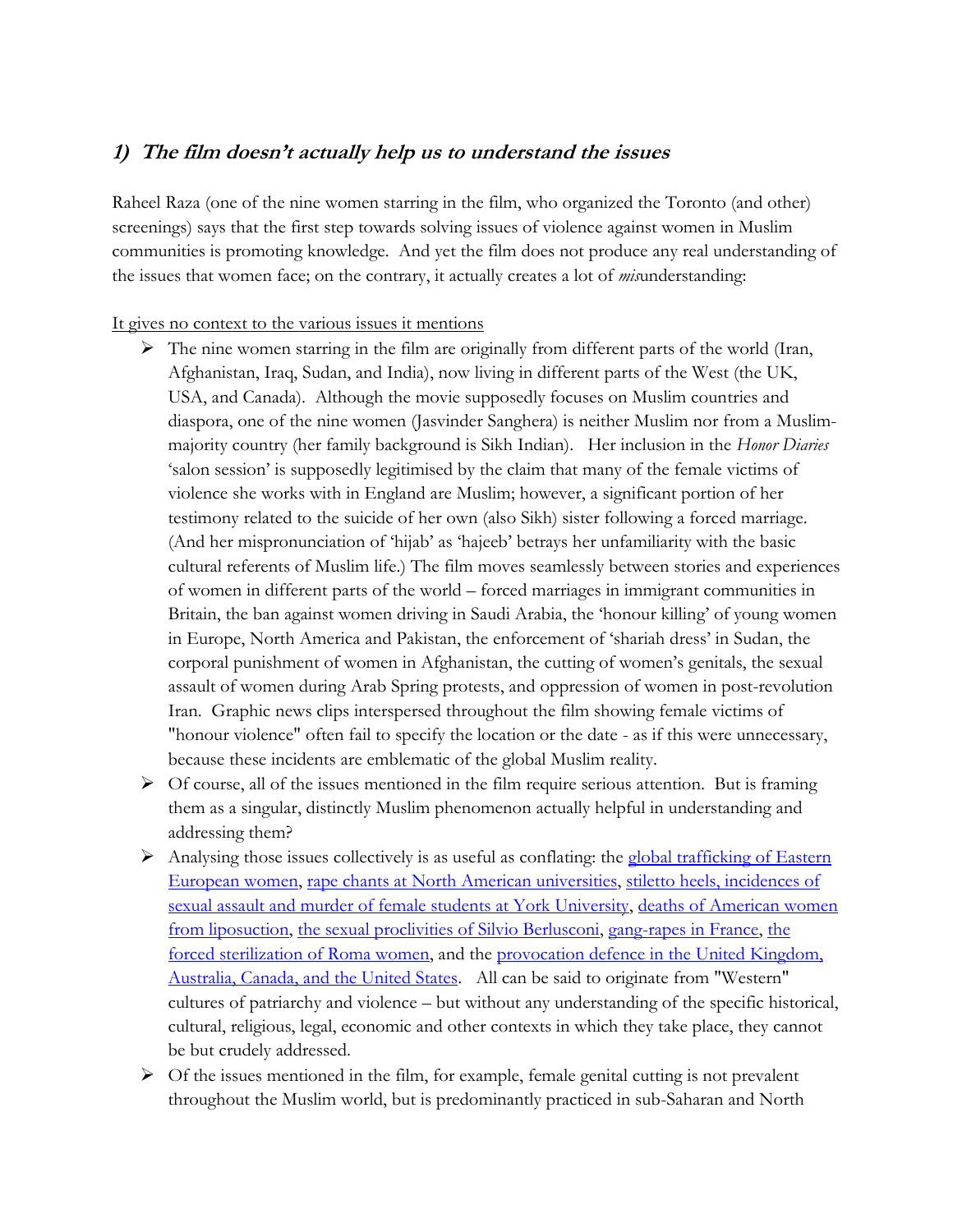Africa, where it pre-dates the introduction of Islam. And the prohibition on female driving – far from being a universal 'Islamic' commandment – is unique to Saudi Arabia.

 $\triangleright$  The social contexts for many of the Eastern countries mentioned in the film include histories of occupation, colonization, and civil war, which have had long-lasting effects on the rights and status of women. For example, the film informs viewers that Pakistani law permits lighter sentencing for men who murder or maim women. However, it fails to mention that leniency for "honour crimes" has often been accorded "through the channel of ['grave and sudden provocation,' a \(Western\) pr](http://www.pascalef.com/wp-content/uploads/2013/10/19-pfournie_fournier_mcdougall_dekker_cclr.pdf)inciple introduced by the Pakistan Criminal [Code of 1860](http://www.pascalef.com/wp-content/uploads/2013/10/19-pfournie_fournier_mcdougall_dekker_cclr.pdf)." This mitigating provision was originally legislated by British colonizers, and was based on British law's own provocation defense. Without such basic knowledge of the various factors, including the lasting effects of colonialism, on Pakistan's legal and social climate, how can we legitimately claim to understand 'honour-based violence against women in Pakistan'?

#### <span id="page-3-2"></span><span id="page-3-0"></span>It uses statistics selectively

- $\triangleright$  One statistic displayed during the film shows the very low rate of female literacy in Afghanistan (according to the film, under 15%) – without acknowledging alongside this that [male literacy in the country is also under 50%.](http://www.indexmundi.com/afghanistan/literacy.html) The film also fails to mention that in Iran, [youth \(15-24\) female literacy rate is 98.5%](http://www.indexmundi.com/facts/iran/literacy-rate) - just below male rates of 98.8%.
- $\triangleright$  Indeed, women in both countries face barriers to advancement but the facts presented are simply misleading – they, both, fail to represent the significant educational and other barriers facing *all* children and people in Afghanistan, and to explain why literacy is an indicator of female suppression in Afghanistan but not in Iran.
- $\triangleright$  Admittedly, one 60-minute film would be hard-pressed to answer this question in adequate detail – but this just points to the impossibility of properly addressing the different issues faced by women in different regions and countries through the sweeping generalizations made in this film.

#### <span id="page-3-1"></span>**2) The film promotes racist stereotypes**

- $\triangleright$  Raheel Raza claims in the film that Islamophobia is a "manufactured term" (as if all terms aren't 'manufactured') used to silence any criticism of Islam and Muslims.
- $\triangleright$  This suggests that Muslims are currently not subject to the laws that are applied to non-Muslims in Canada and other parts of the West, because authorities fear being branded as racist. However, as the highly publicized trials of the Shafias and the family of Aqsa Parvez (both in Canada) demonstrate, concerns about avoiding stereotyping do not prevent perpetrators from being punished to the extent of the law (and thankfully so). They also do not prevent efforts to address violence in Muslim communities - last fiscal year, Status of Women Canada gave nine grants to groups dealing with honour-based violence out of a total 34 grants it distributed that year to address violence against women. Clearly this government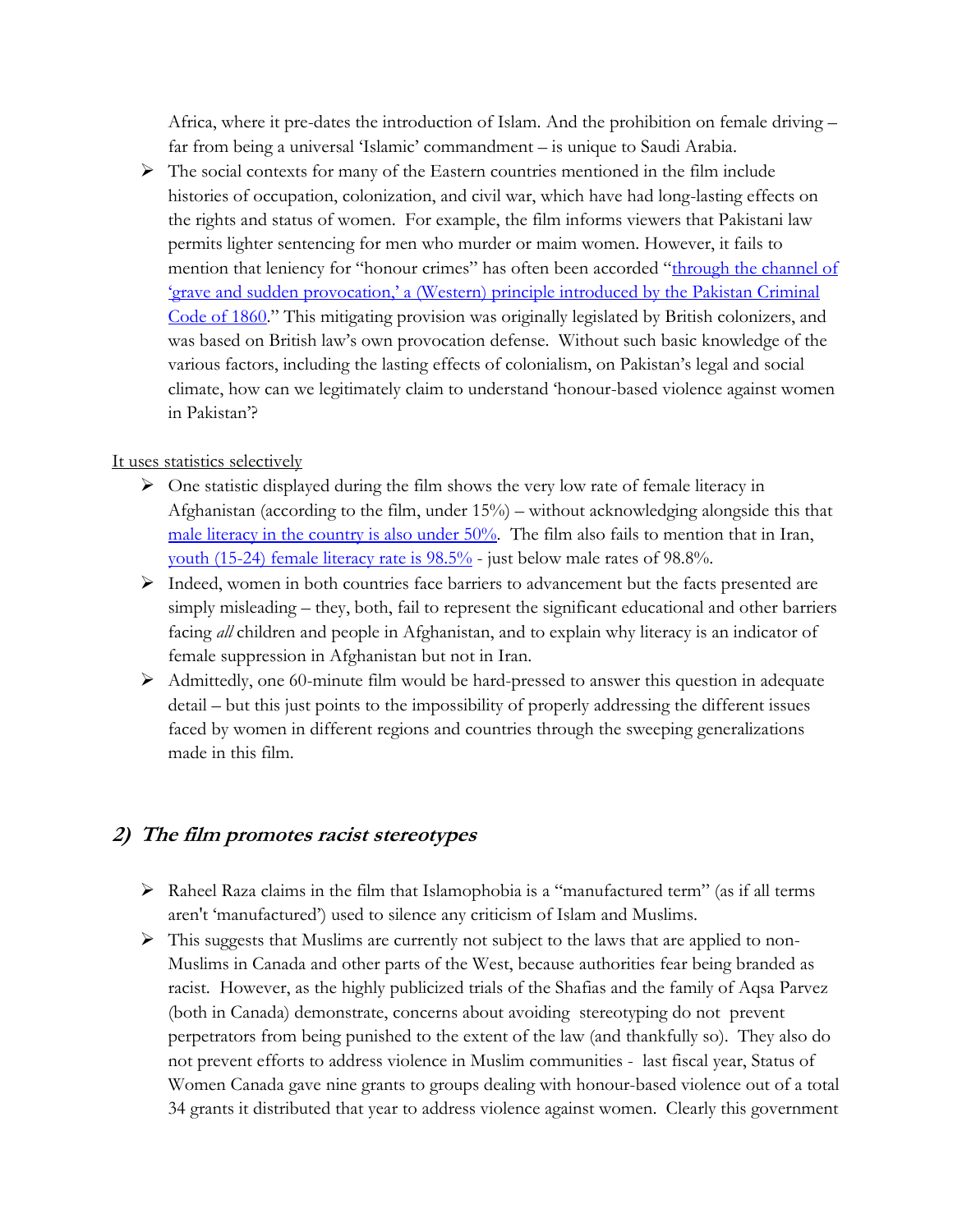agency is not allowing the threat of 'political correctness' to prevent it from working on this issue.

- <span id="page-4-0"></span> Raza's appeal to do away with 'political correctness' silences important critique about the proliferation of unfair stereotypes of Muslims – and this film is full of them:
	- o It intersperses discussion of violence against women with images of women wearing burqa, and niqab (the home page for the movie even features a picture of women wearing niqab with the words 'break the silence on honor violence') – thereby reinforcing the popular trope that those garments are necessarily a sign of female oppression and subjugation. This is in contradiction to the findings of the [Canadian](http://ccmw.com/women-in-niqab-speak-a-study-of-the-niqab-in-canada/)  [Council of Muslim Women's recent report 'Women in Niqab Speak'](http://ccmw.com/women-in-niqab-speak-a-study-of-the-niqab-in-canada/)
	- o In failing to distinguish between different areas of the world and different issues [\(as](#page-2-1)  [mentioned above,](#page-2-1) 'evidentiary' video clips of disturbing incidents of abuse against women often failed to even identify location and date); making only scant and misleading use of statistics [\(see above](#page-3-2) regarding literacy rates); relying heavily on anecdote; and with the tagline for the film reading "culture is no excuse for abuse", the film leads to the general demonization of Muslims by promoting the narrative (intentionally or unintentionally) that: Muslims as a collective are uniquely, overwhelmingly, and inherently prone to violence against women. This narrative is contradicted by [statistics about violence against women in Canada](http://www.canadianwomen.org/facts-about-violence) (as one example) which indicate that perpetrators are not predominantly or disproportionately from one particular ethno-cultural group. These demonstrate that violence against women may manifest itself differently depending on cultural context, but it is not a culturespecific phenomenon. The Federal Minister for Status of Women, Kellie Leitch, is cited to have said that honour crimes are "[very infrequent in our country](http://www.vice.com/en_ca/read/why-hasnt-the-canadian-government-called-a-public-inquiry-into-missing-aboriginal-women)." [According to the government, there](http://metronews.ca/news/ottawa/872936/federal-government-funding-ottawa-project-to-end-honour-based-violence/) have been 13 crimes since 1991 labelled as 'honour killings'[, involving 17 victims](http://metronews.ca/news/ottawa/872936/federal-government-funding-ottawa-project-to-end-honour-based-violence/) (compared to an average of 60 women per year in Canada killed by an intimate partner). The narrative propagated by this film is in keeping with the mandate of the production company, The Clarion Project, which dedicates itself to exposing 'Islamic extremism' (to see a rebuttal of the Clarion Project's other films, please see [here\)](http://www.jewsonfirst.org/Obsession/index.html). As [Rabia Chaudry](http://www.patheos.com/blogs/splitthemoon/2014/04/the-dishonor-diaries/) points out, the fact that this film is a product of the Clarion Project is reason enough to be skeptical about whether it reflects an honest concern about Muslim women, comparable to the skepticism warranted "if Pakistan ever puts out a documentary about the abuses of Hindu women in India, or the KKK produces a film on the struggles of single Black mothers"
	- o The film mentions only in passing the roles that women in the 'Muslim world' themselves have played in fighting the oppressions and violences they experience. Several issues it cites in which scant or no mention is made of internal efforts by the affected women:
		- [Saudi women driving ban](http://www.theguardian.com/world/2013/oct/26/saudi-arabia-woman-driving-car-ban)
		- [Female genital mutilation](http://www.theguardian.com/commentisfree/2014/feb/06/alternative-to-circumcision-prevents-girls-suffering-kenya)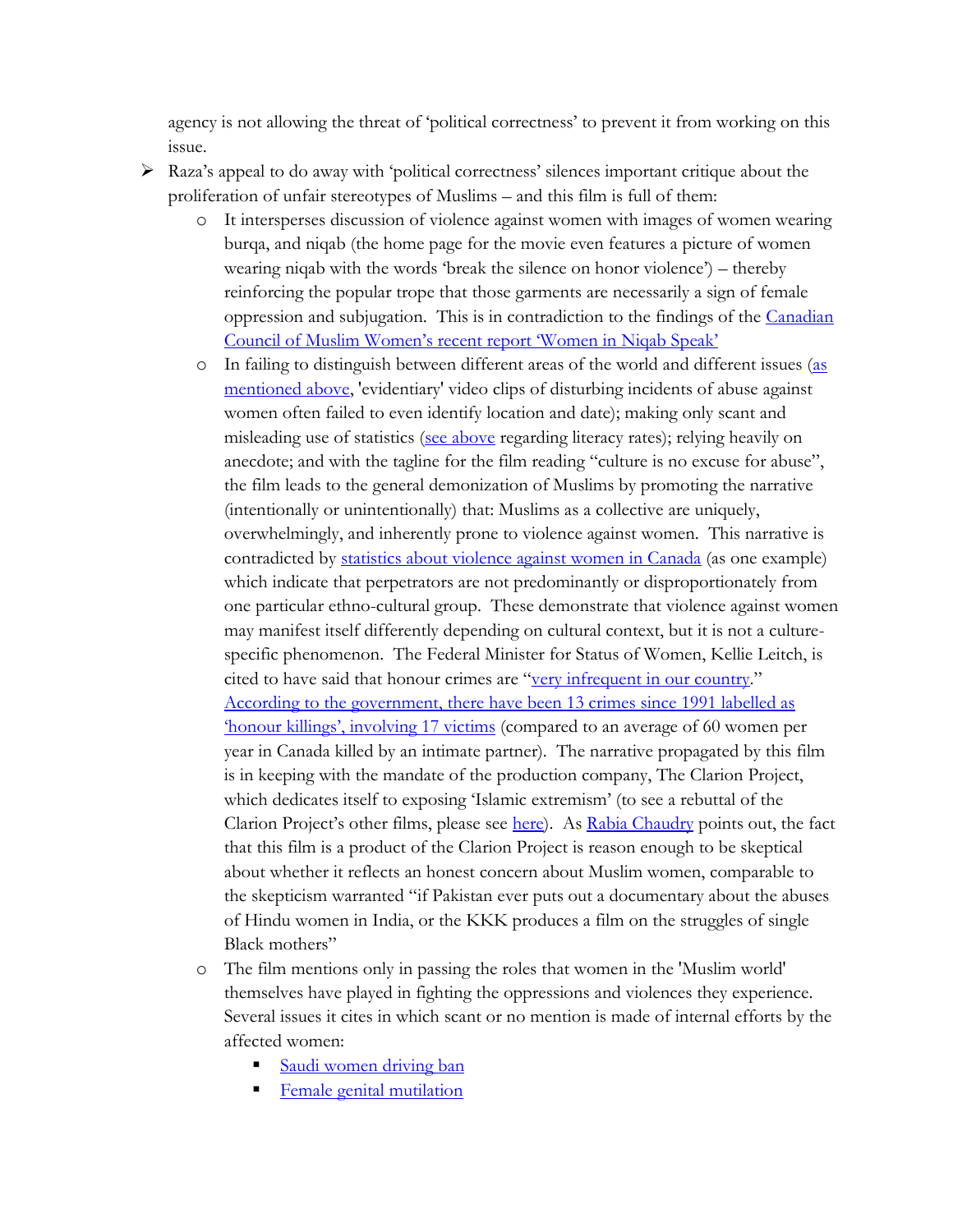- [Girls from Pakistan prevented from attending school](http://www.irinnews.org/report/94418/pakistan-girls-fight-for-the-right-to-education)
- **Women in Iran being [forced to cover their hair](http://www.cnn.com/2009/WORLD/meast/06/19/iran.protests.women/)**

Of course women in the West should support women in other parts of the world – but not in ways which demean them through invisibilization of their own activism.

#### <span id="page-5-0"></span>**3) The film works against the cause of those in Canada and the West working on ending violence against women**

- $\triangleright$  The film contributes to the perception that violence against women is prevalent among Muslims and in Muslim countries, while the West has largely been able to overcome it. As Margaret Wente (Globe and Mail) writes in an article about this film: "Most Western feminists are curiously silent about these issues [i.e. violence against Muslim women]. It seems they'd rather spend their time warning about "rape culture" and denouncing the misogyny, abuse and discrimination that permeate our society (or so they claim)."
- $\triangleright$  The belief that violence against women in the West is insignificant is not supported by the realities of women – across all races, religions, and cultural backgrounds - who live in Canada and in other parts of the West. [Statistics for Canada show:](http://www.canadianwomen.org/facts-about-violence)
	- o On average, every six days a woman in Canada is killed by her intimate partner.
	- o On any given day in Canada, more than 3,300 women (along with their 3,000 children) are forced to sleep in an emergency shelter to escape domestic violence. Every night, about 200 women are turned away because the shelters are full.
	- o Half of all women in Canada have experienced at least one incident of physical or sexual violence since the age of 16.
	- o Each year, over 40,000 arrests result from domestic violence—that's about 12% of all violent crime in Canada. Since only 22% of all incidents are reported to the police, the real number is much higher.
	- o As of 2010, there were 582 known cases of missing or murdered Aboriginal women in Canada. According to the Native Women's Association of Canada, "if this figure were applied proportionately to the rest of the female population there would be over 18,000 missing Canadian women and girls."
	- o In a 2009 Canadian national survey, women reported 460,000 incidents of sexual assault in just one year.
	- o More than one in ten Canadian women say they have been stalked by someone in a way that made them fear for their life.
- $\triangleright$  This belief that the problem of violence against women does not exist here or that when it does, it is an imported practice from other countries – hinders our ability to appropriately address the problem, because it leads to:

#### <span id="page-5-1"></span>Misallocation of resources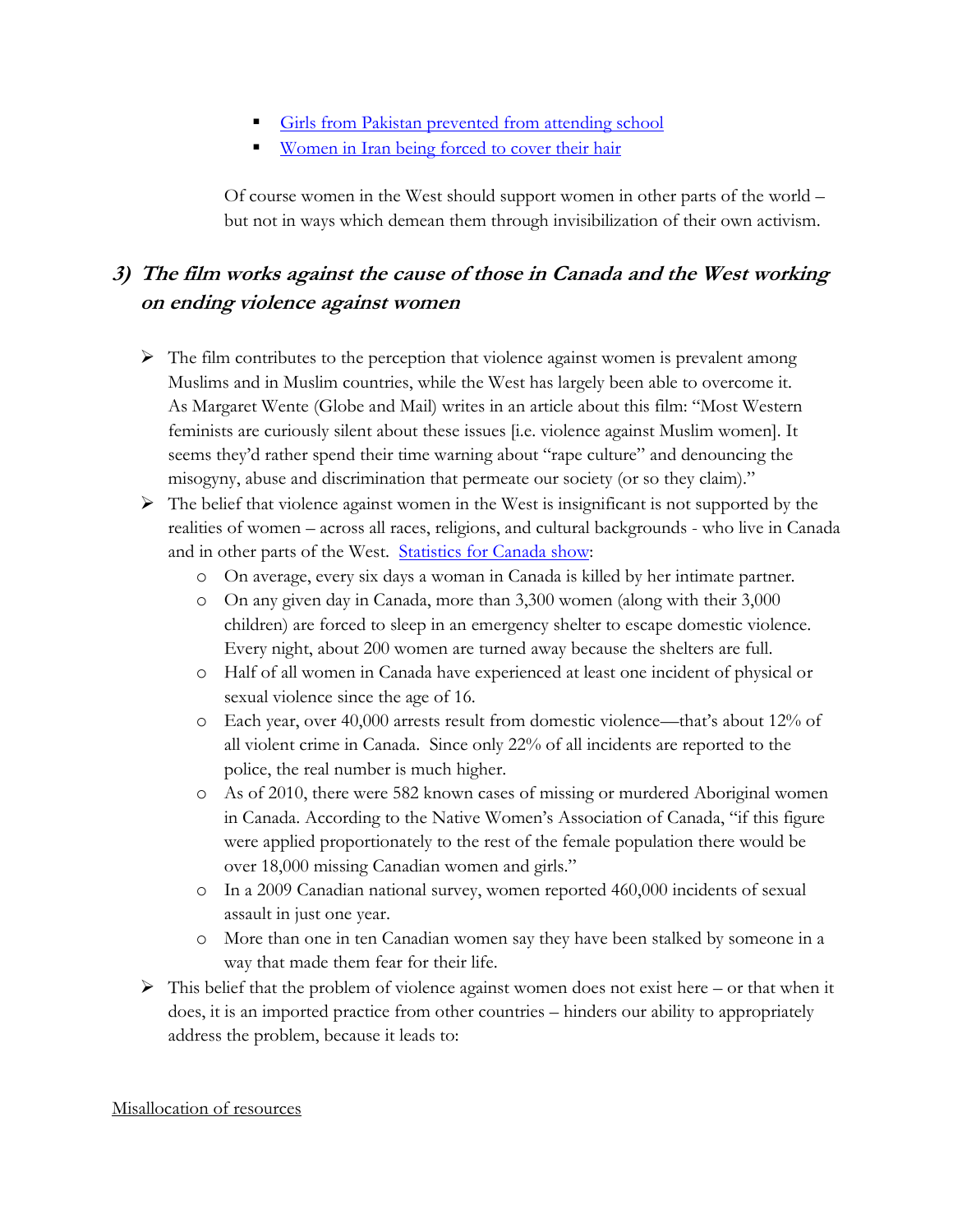- $\triangleright$  Last fiscal year, the Canadian government allocated \$1.7 million to 'honour crimes' as [mentioned above,](#page-4-0) the Canadian government claims that there have been 13 crimes popularly described as 'honour killings' since 1991 in this country. On the other hand, the government gave \$335,000 to agencies dealing with [violence against Aboriginal women,](http://www.vice.com/en_ca/read/why-hasnt-the-canadian-government-called-a-public-inquiry-into-missing-aboriginal-women) despite the fact that:
	- o As of 2010, there were 582 known cases of missing or murdered Aboriginal women in Canada or between 12 and 84 cases every year since the year 2000
	- o All of Canada's provincial premiers have called for an inquiry into the situation of missing and murdered Canadian Aboriginal women; and at the June 2013 General Assembly of the UN Human Rights Council, 11 countries, including the United States, Finland, and Iran expressed concern for the high number of murdered aboriginal women in Canada – but the government has refused to act, saying that it is too expensive
- In other words, Status of Women Canada spent five times more money on 'honour crimes' than it did on missing/murdered aboriginal women last year—a problem at least eight times larger.
- $\triangleright$  The extent of the problem of violence against women in Canada isn't even entirely clear because the [government has also not collected data on the issue in 20 years](http://www.policyalternatives.ca/sites/default/files/uploads/publications/National%20Office/2013/07/Gap_in_Gender_Gap_VAW.pdf) – another regrettable failure.

<span id="page-6-0"></span>Diversion from systemic patriarchy

- $\triangleright$  As [Amy Awad,](http://www.huffingtonpost.ca/amy-awad/honour-crimes_b_5127426.html) Human Rights Coordinator for the National Council of Canadian Muslims, notes: "Labelling [certain] crimes with the term 'honour' provides Western societies with an escape clause. They can appear to be addressing the 'foreign' issue, without examining the roots of violence against all women."
- $\triangleright$  The use of the term 'honour' allows certain types of violence to be racialized; in focusing on this racialized form of violence, the government can distract from its own record of slashing funding and hindering progress on women's issues in this country. Since 2006, this [government has:](http://cfuwadvocacy.wordpress.com/2012/05/25/major-federal-government-cuts-impacting-women-in-canada-since-2006/)
	- o Cut funding for Status of Women so significantly that 12 of 16 offices across the country had to be closed in 2005
	- o Changed the mandate of Status of Women Canada to exclude "gender equality and political justice" and to ban all advocacy, policy research and lobbying.
	- o Reduced funding to 42 women's organizations and programs
	- o Cancelled the introduction of a National Child Care Program in 2006 (in favour of the much less substantial National Child Care Benefit)
	- o Ended the Court Challenges Program in 2006, which provided an essential source of financial assistance for important court cases that advance equality rights guaranteed under Canada's Constitution.
	- o Ended the Mandatory Long Form Census, which provided a vital source of data about unpaid work, among other data that was used for social policy development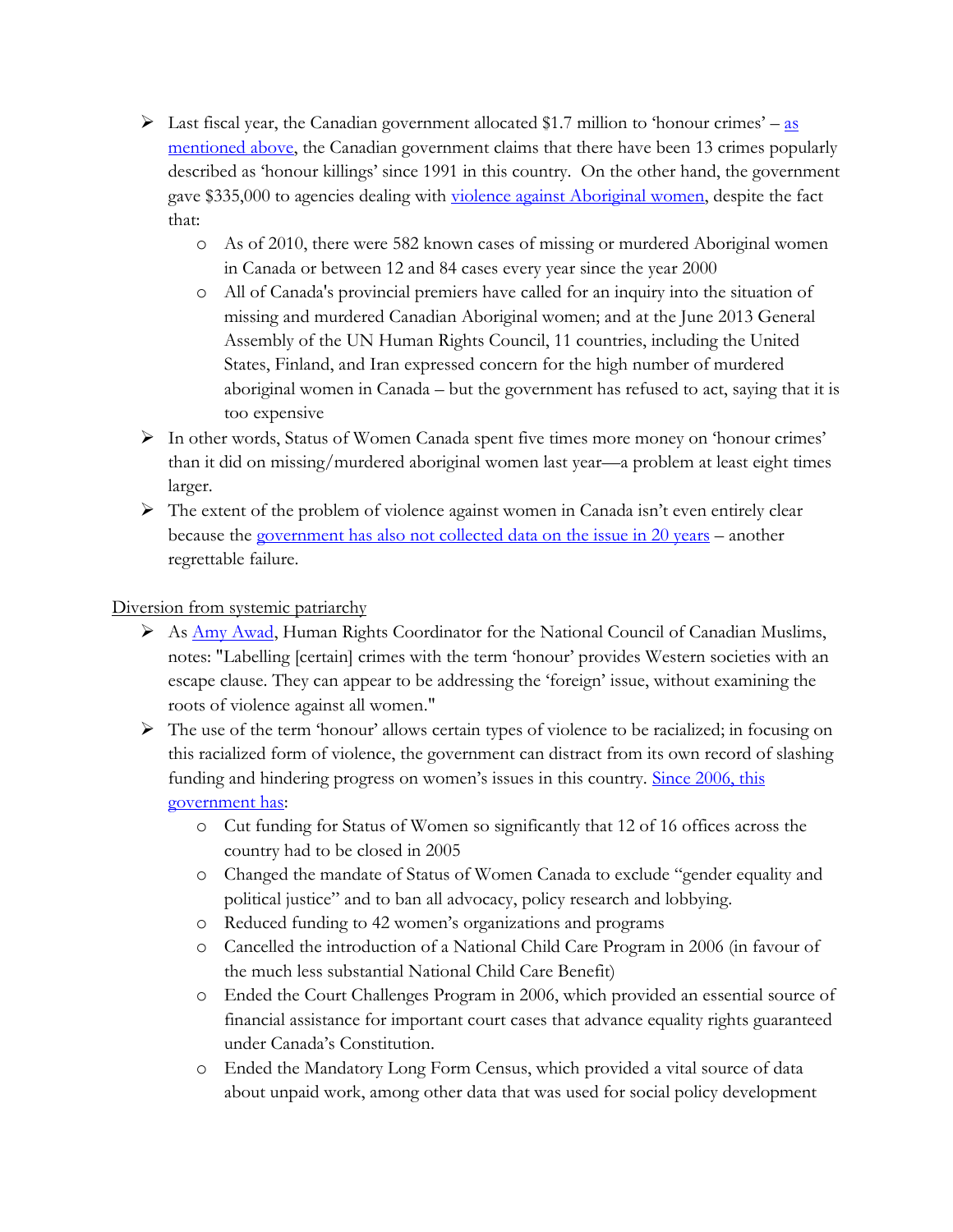o Eliminated of the Long Gun Registry, statistically proven to reduce gun-deaths of women

#### <span id="page-7-0"></span>**4) The film offers no productive suggestions for action**

- $\triangleright$  The film focuses on the efforts of the nine women starring in it, creating the impression that they are part of a rare few who do such work. In one of the final scenes of the film, Raheel Raza says to the eight other women starring in the film : "in these last two days, we have been able to address issues that I have never been able to address with groups before…we are going to do something and we'll ask the whole world to help us"
- $\triangleright$  Instead of being inspirational, the film actually suggests that the situation is quite hopeless, because the weight of the problem of violence against Muslim women depends upon these nine women.
- $\triangleright$  Indeed, according to them, there's not much the rest of us can do the website for the film suggests only two ways of making a difference: sending a letter to Congress (an option not even available to those of us outside of the United States where the film is also being shown), and hosting a screening of the film. At the Toronto screening, two more ways of helping were mentioned: donating to the film (to help translate the movie into different languages), and supporting the Canadian Conservative Government (which, [as explained](#page-5-1)  [above,](#page-5-1) is not the best tactic for advancing the rights of women)
- $\triangleright$  Alternatively, the film and its website could have mentioned the efforts by groups all over Canada and other parts of the West who work to advance the rights of, and end violence against, women in Muslim and South Asian communities. By doing this, *Honor Diaries* could have actually provided a meaningful outlet for those who were left wondering what they could do (including people in the audience at this screening who inquired). In Canada, these groups include (but are certainly not limited to):
	- o [South Asian Legal Clinic of Ontario](http://www.salc.on.ca/) (since 1999)
	- o [Social Services Network](http://www.socialservicesnetwork.org/FAMILYVIOLENCEHOME.aspx) (since 2002)
	- o [Canadian Council for Muslim Women](http://ccmw.com/) (since 1982)
	- o [Muslims for White Ribbon](http://muslimsforwhiteribbon.com/) (since 2011)
	- o [Federation of Muslim Women](http://fmw.org/) (since 1998)
	- o [Reh'ma Community Services](http://www.rehma-cs.org/women.html) (since 1999)
	- o [Islamic Social Services Association](http://www.issaservices.com/issa/domesticviolenceawarenesscampaign.html) (since 1999)
	- o [Muslim Welfare Centre](https://www.muslimwelfarecentre.com/mwc-profile.php) (since 1993)
	- o [Thorncliffe Neighbourhood Office](http://www.thorncliffe.org/violence-against-women/) (since 1985)
	- o [Canada Zakat](http://www.canadazakat.org/) (since 2013)
	- o Mercy Mission W[omen's Resource Centre](http://www.muslimlink.ca/news/local/mercy-mission-launches-hotline-for-muslim-women) (since 2012)
	- o [Muslim Resource Centre](http://mrcssi.com/reclaim-honour-project-launch-a-success/) (since 2009)